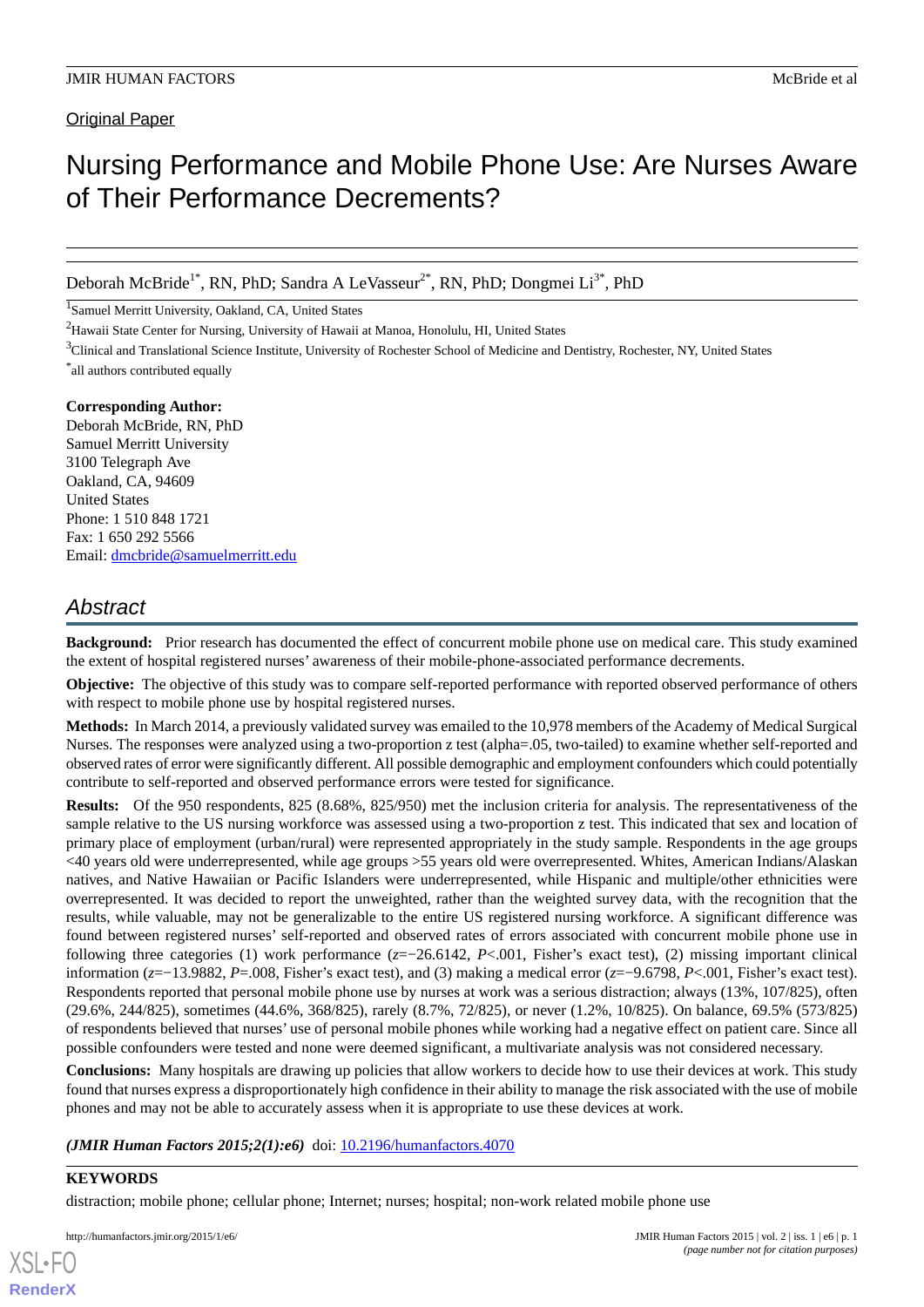# *Introduction*

Studies examining the effect of mobile phones on work performance have proliferated [\[1](#page-4-0)[-3](#page-4-1)], and they have demonstrated that concurrent mobile phone use results in performance decrements, including the impaired ability to focus, difficulty filtering out extraneous information, and the impaired ability to remember important information. In clinical environments, this distraction could cause substandard patient care. Katz-Sidlow et al [\[4](#page-4-2)] reported that 19% of residents and 12% of attending physicians acknowledged missing important clinical information because of distractions from mobile phones. In addition, 34% of residents and 20% of attending physicians reported observing another team member miss an important piece of clinical information because they were distracted by their mobile phones during rounds. Smith et al [[5\]](#page-4-3) surveyed surgical technicians, of whom 92.7% reported that they had never been distracted by or had their performance negatively affected by their mobile phone, and 98% reported that they had never made an error that could be attributed to their mobile phone use. In contrast, 34.5% reported seeing another surgical technician distracted by their mobile phone during surgery. These results suggest that while many clinicians are aware of the potential dangers of using mobile phones while working, they may not be aware of their own decreased performances. Another study described the underestimation of self-reported medical errors relative to those observed [\[6](#page-4-4)]. The researchers identified a self-esteem bias, where respondents have a subconscious tendency to protect themselves from the emotional distress associated with personal deficiencies, resulting in a lack of awareness of medical errors.

The objective of this study was to compare self-reported performance decrements with reports of observed performance decrements related to mobile phone use by registered hospital nurses.

# *Methods*

We used a survey instrument piloted in 2013 [\[7](#page-4-5)]. The survey consisted of four parts, with questions about (1) demographics, (2) the use of personal communication devices, (3) opinions about the effects of personal communication devices on the work of registered nurses, and (4) hospital policies concerning personal communication devices ([Multimedia Appendix 1\)](#page-4-6). The questions, which were developed based on a literature review and interviews with hospital nurses, asked respondents to rank the types of activities they engage in on a 5-point Likert scale to determine how frequently they participated in each activity. Psychometric testing of the questionnaire included examining internal consistency reliability and test-retest reliability in a sample of 50 registered nurses. A Spearman rho correlation was used to determine the test-retest reliability. There was strong test-retest reliability between the two tests with a mean agreement for the Likert scale responses of 74% (SD 15, range 43-100%). Accounting for responses within 1 SD range on the Likert scale increased the agreement to 96% (SD 7, range 87-100%). The Cronbach coefficient alpha values examining the internal consistency and reliability in three of

 $XS$  • FO **[RenderX](http://www.renderx.com/)** the domains were high; utilization (.84), impact (.96), and opinion (.85). A lower agreement was observed in the performance domain (.45). Based on the results of the pilot survey, several questions in the performance domain were rewritten to clarify the underlying concept of work performance.

For the purposes of the study, a personal communication device was defined as a wireless handheld device owned by an individual which can make and receive telephone calls or which provides a connection to the Internet via email, text messaging, videoconferencing, and social networking software. This definition includes cellular phones, mobile phones with app capabilities, and electronic tablet computers, but excludes desktop computers, pagers, or any company-provided device. Of the 825 respondents, 1.3 % (11/825) reported not owning a mobile phone or a comparable mobile communication device. For the purposes of reporting the results of the survey, the term mobile phone is therefore used as a general term to cover the multitude of mobile communication devices currently in use in hospitals.

In March 2014, a recruitment email containing a link to the previously validated 30-question survey was sent to the 10,978 members of the Academy of Medical-Surgical Nurses [\[8](#page-4-7)]. The Academy is a specialty nursing organization focused on medical-surgical nursing, with members based across the United States. Membership is open to anyone interested in medical-surgical nursing, including registered nurses, clinical nurse specialists, nurse practitioners, researchers, and administrators.

After excluding all respondents who did not meet the study criteria of having current full-time employment as a registered nurse in a hospital with an average of >5 hours a week of patient contact, the sample was divided into sub-groups for age and ethnicity. The subsets were examined to determine the representativeness of the sample relative to the US nursing workforce [[7\]](#page-4-5). The probability that the proportions of various subgroups in the study sample were representative of the larger population of the US nursing workforce was calculated using a two-population z test to determine whether any weighting was necessary.

The results of the questions about self-reported and observed error rates were analyzed using a two-proportion z test (alpha=.05, two-tailed) to determine whether the differences between self-reported and observed outcomes were significant. All possible confounders which could potentially contribute to self-reported and observed performance errors were tested for significance, including age, race/ethnicity, length of time employed as a registered nurse, location of primary place of employment (inner city, rural, suburban, or urban), job title in primary nursing position, primary nursing role, number of hours per week spent caring for patients in an in-patient setting, US state of employment, type of primary place of employment (for profit, not for profit, or state/local government community hospital), and number of beds at primary place of employment.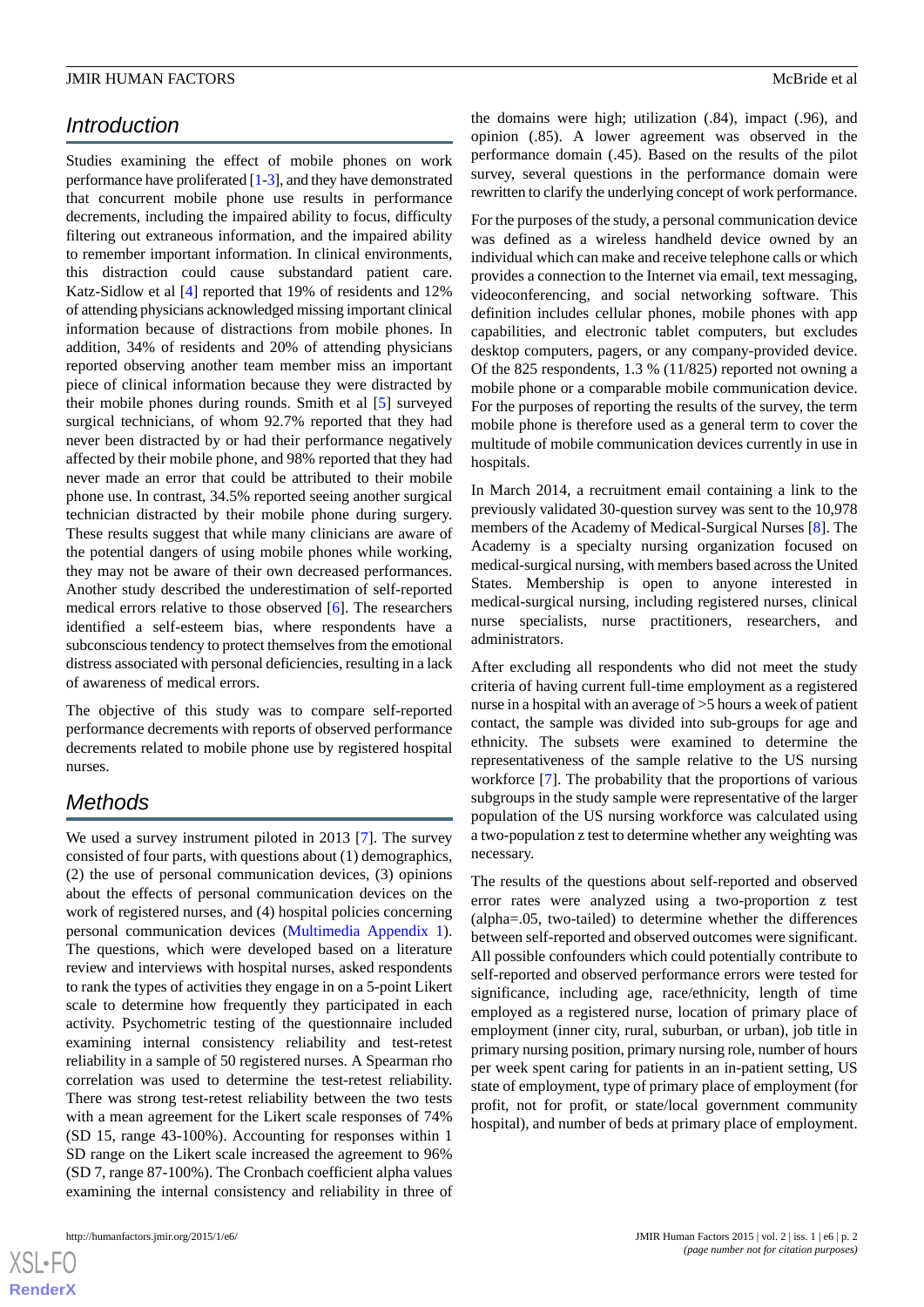# *Results*

#### **Overview**

A total of 940 (8.56%, 940/10,978) respondents completed the Web-based questionnaire, and 825 (7.25%, 825/10,978) met the inclusion criteria for the study; having current full-time employment as a registered nurse in a hospital with an average of >5 hours a week of patient contact.

# **Demographics**

Of the study sample, 48 (5.8%, 48/825) were male and 775 (93.9%, 775/825) were female. The age ranges were 20-30 years (9.3%, 77/825), 30-40 years (18.1%, 149/825), 40-50 years (23.9%, 197/825), 50-60 years (39.2%, 323/825), and >60 years (9.3%,  $77/825$ ). The results of the two-proportion *z* test indicated that sex and location of primary place of employment (urban/rural) were represented appropriately in the study sample. Respondents in the age groups <40 years old were underrepresented, while age groups >55 years old were overrepresented. Whites, American Indians/Alaskan natives, and Native Hawaiian or Pacific Islanders were underrepresented, while Hispanic and multiple/other ethnicities were overrepresented. Weighting the study sample data for age and race/ethnicity was determined to be undesirable because of the

<span id="page-2-0"></span>Table 1. Questionnaire responses (N=825).

small sample sizes of several age groups and the inherent subjectivity of racial/ethnic groups.

#### **Effects on Performance of Mobile Phone Use**

Three survey questions assessed self-reported and witnessed performance decrements associated with the use of smartphones in the following areas (1) negative performance, (2) medical errors, and (3) missed clinical information. A significantly lower percentage of respondents self-reported mobile phone-related performance decrements (7.4%, 61/825) than reported witnessing mobile phone-related performance decrements in other nurses (70.9%, 584/825, *z*=−26.6142, *P*<.001, Fisher's exact test) [\(Table 1\)](#page-2-0).

Significantly fewer respondents self-reported making medical errors (adverse effect of care, including a near-miss or a sentinel event) because of a mobile phone-related distraction (0.8%, 7/825) than reported witnessing such medical errors in other nurses (13.1%, 108/825, *z*=−9.6798, *P*=.008, Fisher's exact test) ([Table 1\)](#page-2-0). Likewise, significantly fewer respondents self-reported missing important clinical information because of mobile phone-related distractions (4%, 33/825) than reported witnessing other nurses missing important clinical information (29.9%, 246/825, *z*=−13.9882, *P*<.001, Fisher's exact test) ([Table 1](#page-2-0)).

| Questions                 |                                                                                                                                                                                                   | Response, $n$ $(\%)$ |                |
|---------------------------|---------------------------------------------------------------------------------------------------------------------------------------------------------------------------------------------------|----------------------|----------------|
|                           |                                                                                                                                                                                                   | Yes                  | N <sub>0</sub> |
| <b>Performance</b>        |                                                                                                                                                                                                   |                      |                |
|                           | Has mobile phone use ever negatively affected your performance as a nurse?                                                                                                                        | 61 (7.4)             | 15(1.8)        |
|                           | Have you ever witnessed a nurse colleague's mobile phone use negatively affect his/her<br>performance?                                                                                            | 585 (70.9)           | 16(1.9)        |
|                           | z and Chi-square $P$ values <sup>a</sup>                                                                                                                                                          | $z=-26.6142, P<.001$ |                |
| <b>Medical error</b>      |                                                                                                                                                                                                   |                      |                |
|                           | Have you ever made a medical error (an adverse effect of care, including a near miss or a<br>sentinel event) because you were distracted by your mobile phone?                                    | 7 (0.8)              | 34(4.1)        |
|                           | Have you ever witnessed a nurse make a medical error (defined as an adverse effect of<br>care, including a near miss or sentinel event) because he/she was distracted by his/her<br>mobile phone? | 108(13.1)            | 20(2.4)        |
|                           | z and Chi-square $P$ values                                                                                                                                                                       | $z=-9.6798, P=.008$  |                |
| <b>Missed information</b> |                                                                                                                                                                                                   |                      |                |
|                           | Do you think you have ever missed an important piece of clinical information because you 33 (4)<br>were distracted by your mobile phone?                                                          |                      | 29(3.5)        |
|                           | Have you ever witnessed a nurse miss an important piece of clinical information because<br>he/she was distracted by his/her mobile phone while working?                                           | 247 (29.9)           | 21(2.5)        |
|                           | z and Chi-square $P$ values                                                                                                                                                                       | $z=-13.9882, P<.001$ |                |

<sup>a</sup>The *z* and Chi-square *P* values are for the difference between self-reported and observed errors in each case. *P* values were calculated using Fisher's exact test.

#### **Serious Distraction**

Of the 825 respondents, 351 believed that "smartphones can be a serious distraction during work"; always (13.0%, 107/825) or often (29.6%, 244/825). An additional 368 (44.6%, 368/825)

[XSL](http://www.w3.org/Style/XSL)•FO **[RenderX](http://www.renderx.com/)**

believed that mobile phones were a serious distraction sometimes, and 82 thought that they were rarely (8.7%, 72/825) or never (1.2%, 10/825) a distraction. As well, a fraction, (2.9%, 24/825) did not answer the question.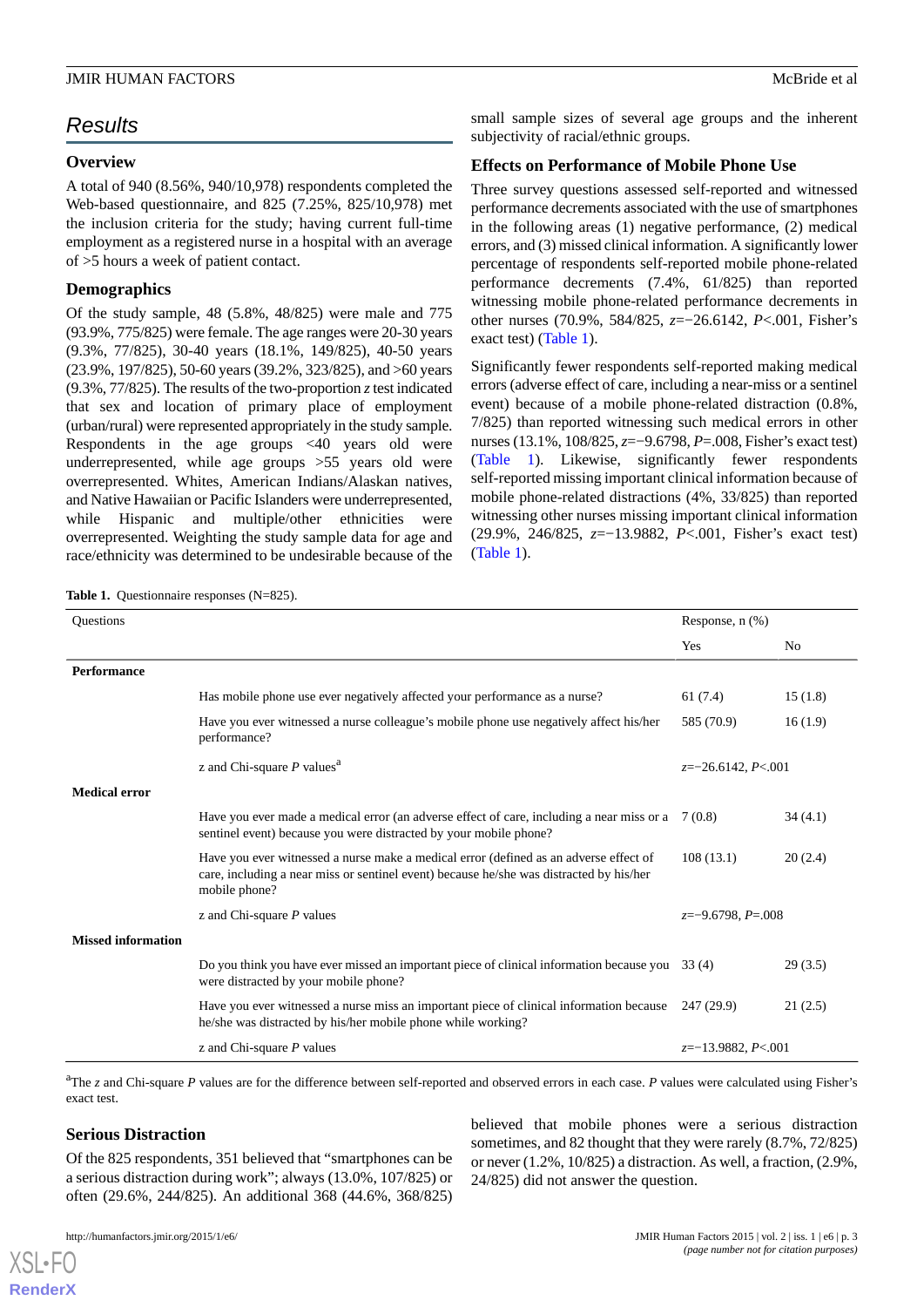#### **Balance of Negative or Positive Effect on Patient Care**

When asked, "On balance, do you think the use of personal smartphones by nurses while working has a more positive or negative effect on patient care?", the majority, 69.5% (573/825), said it has a more negative effect. Only 27.5% (227/825) said that the effect was more positive, and 25 respondents (3.0%, 25/825) did not answer the question.

#### **Confounding Variables**

Since all possible confounders were tested and none were significant, a multivariate analysis was not considered necessary. The proportion test was conducted under the assumption of normal approximation to the binomial distribution. The conditions for the normal approximation from the binomial distribution were satisfied. More advanced data analysis was not conducted because no confounding variables were significant.

# *Discussion*

### **Principal Findings**

An overwhelming majority of respondents answered that their work performance had never been negatively affected by their mobile phone use, with only 61 (7.4%, 61/825) reporting negative effects on performance, 7 (0.8%, 7/825) reporting that they had made a clinical error, and 33 (4%, 33/825) saying that they had missed an important piece of clinical information. However, far more said that they had witnessed a nurse colleague's work performance negatively affected due to the use of a mobile phone, with significant differences across all three categories. For example, 585 respondents (70.9%, 585/825) reported that they had seen a colleague's work performance negatively affected. More than 100 reported seeing someone else make a clinical error, and over one quarter claimed that they had seen a colleague miss a significant piece of clinical information.

#### **Comparison With Prior Work**

These results are consistent with findings from previous studies, including Katz-Sidlow et al's work on residents and attending physicians [\[4](#page-4-2)], and Smith et al's study of surgical technicians [[5\]](#page-4-3). Both reports found significant discrepancies between self-reported and observed effects of mobile phone use on performance among the groups studied. There are several possible reasons for these discrepancies, including multiple observations of a smaller number of errors. However, this is unlikely in this study given the relatively small number of respondents coming from a wide geographical area, and the large differences between self-reported and observed outcomes. It is more likely that nurses may not be aware of their own mistakes while using their mobile phones or may not believe that they are distracted by them.

This conclusion is supported by work in other fields. For example, Lesch and Hancock [[9\]](#page-4-8) carried out a study to determine whether drivers were aware of their reduced driving ability while operating a mobile phone. They found that drivers were oblivious to their reduced driving ability caused by concurrent mobile phone use. Strayer et al [[10\]](#page-4-9) found that drivers described

 $XS$  $\cdot$ FC **[RenderX](http://www.renderx.com/)** other drivers using their cell phones as driving poorly but reported that their own driving during mobile phone use remained normal, even when the results of driving performance tests showed otherwise. These results support our findings and suggest that there is a disconnect between self-reported and observed performance among respondents. Although respondents self-report low levels of performance decrements, the significantly higher level of reported witnessed performance decrements should be a cause for concern because it raises the possibility of substantial patient safety issues.

A recent study found that medical students believe that using mobile phones to support clinical work enables them to work more efficiently [[11\]](#page-4-10). However, there were serious concerns raised in that study about the security of patient data transmitted via unsecured mobile phones, not least that current use may not be consistent with regulatory requirements. Similar to our results, this suggests that staff may be unable to accurately assess the risks of mobile phone use.

#### **Limitations**

This study has some limitations. First, the sample subgroups are not representative of the wider nursing population. Consideration was given to weighting the study sample data for race/ethnicity and age, but several points argued against it, such as the small sample sizes within several age groups and the inherent subjectivity of racial/ethnic groups. While the response rate was low relative to other online surveys, this may have been the result of the perceived sensitive nature of the subject, with respondents preferring not to admit that they had used their personal communication devices at work for non-work related activities. Holbrook et al [[12\]](#page-4-11) assessed whether lower response rates are associated with less unweighted demographic representativeness of a sample. By examining the results of 81 national surveys with response rates varying from 5%-54%, they found that surveys with much lower response rates were only minimally less accurate. As such, it was decided not to weight the current survey data, but to report the unweighted survey results with the recognition that the results, while valuable, may not be generalizable to the entire US registered nursing workforce.

Second, there may have been some selection bias. The usable response rate was quite low (7.25%, 60/825) as nurses may have been reluctant to participate because of the sensitive nature of the topic. This may have been a particular problem for any nurses who felt that their own performance had suffered as a result of personal mobile phone use and as such, the study overestimated the differences between the two groups. However, because these differences were quite large, this may not have affected the derived conclusions.

Finally, the results were based on respondents' recall and may not reflect current usage patterns. Real-time observations of mobile phone usage would provide a more accurate description of current usage patterns.

#### **Conclusions**

In response to concerns about mobile phone use, many hospitals are drawing up policies outlining the appropriate use of these devices at work. One approach is to allow workers to decide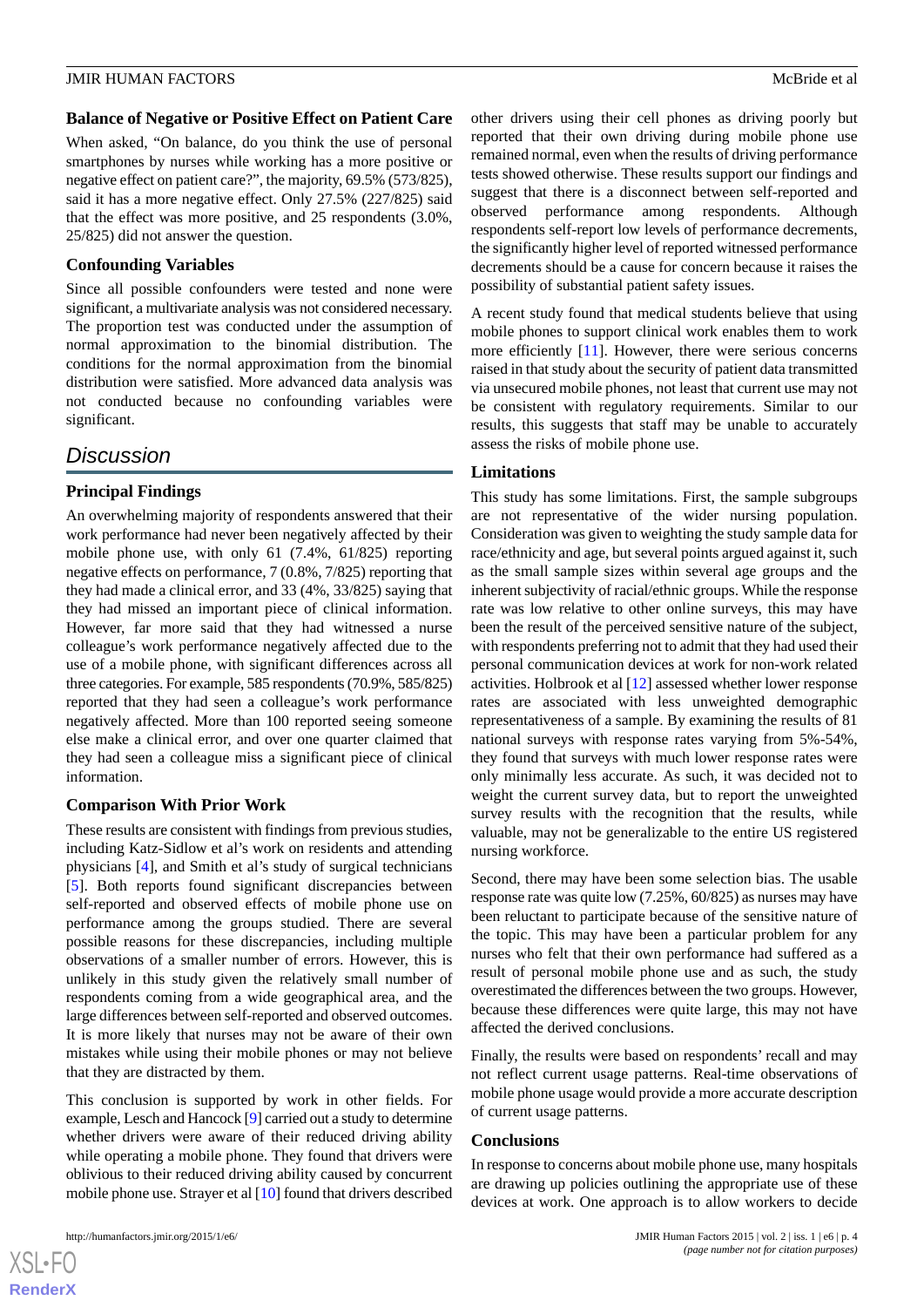how and when to use their devices at work. This presumes, however, that workers can accurately assess the risks associated with the use of their mobiles phones in a workplace environment and can appropriately modify their behavior. The results of this study indicate that registered nurses may express a disproportionately high confidence in their ability to manage the risk associated with the use of mobile phones at work relative to other registered nurses' performance, and may not be able to accurately assess when it is appropriate to use them and to modify their behavior accordingly.

#### **Acknowledgments**

We would like to thank the Academy of Medical-Surgical Nurses for their assistance in data collection. In addition, we would like to thank the Hanover Research Group for their help with the statistical analysis of the data in this paper. This research received no specific grant from any funding agency in the public, commercial, or not-for-profit sectors.

### **Authors' Contributions**

Conceived and designed by DLM, SAL, and DL. DLM and SAL distributed the survey. Data analysis was performed by DLM, SAL, and DL. Analysis tools were contributed by DL. The manuscript was written by DLM, SAL, and DL.

#### **Conflicts of Interest**

<span id="page-4-6"></span>None declared.

# **Multimedia Appendix 1**

Survey instrument used in the study.

<span id="page-4-0"></span>[[PDF File \(Adobe PDF File\), 226KB-Multimedia Appendix 1](https://jmir.org/api/download?alt_name=humanfactors_v2i1e6_app1.pdf&filename=1b53708d4c771ebaf62d46abfd1168ca.pdf)]

### **References**

- <span id="page-4-1"></span>1. Ophir E, Nass C, Wagner AD. Cognitive control in media multitaskers. Proc Natl Acad Sci U S A 2009 Sep 15;106(37):15583-15587 [[FREE Full text](http://www.pnas.org/cgi/pmidlookup?view=long&pmid=19706386)] [doi: [10.1073/pnas.0903620106\]](http://dx.doi.org/10.1073/pnas.0903620106) [Medline: [19706386](http://www.ncbi.nlm.nih.gov/entrez/query.fcgi?cmd=Retrieve&db=PubMed&list_uids=19706386&dopt=Abstract)]
- <span id="page-4-2"></span>2. Nasar JL, Troyer D. Pedestrian injuries due to mobile phone use in public places. Accid Anal Prev 2013 Aug;57:91-95. [doi: [10.1016/j.aap.2013.03.021\]](http://dx.doi.org/10.1016/j.aap.2013.03.021) [Medline: [23644536\]](http://www.ncbi.nlm.nih.gov/entrez/query.fcgi?cmd=Retrieve&db=PubMed&list_uids=23644536&dopt=Abstract)
- <span id="page-4-3"></span>3. Junco R, Cotten SR. No A 4 U: The relationship between multitasking and academic performance. Computers & Education 2012 Sep;59(2):505-514. [doi: [10.1016/j.compedu.2011.12.023\]](http://dx.doi.org/10.1016/j.compedu.2011.12.023)
- <span id="page-4-4"></span>4. Katz-Sidlow RJ, Ludwig A, Miller S, Sidlow R. Smartphone use during inpatient attending rounds: prevalence, patterns and potential for distraction. J Hosp Med 2012 Oct;7(8):595-599. [doi: [10.1002/jhm.1950](http://dx.doi.org/10.1002/jhm.1950)] [Medline: [22744793](http://www.ncbi.nlm.nih.gov/entrez/query.fcgi?cmd=Retrieve&db=PubMed&list_uids=22744793&dopt=Abstract)]
- <span id="page-4-5"></span>5. Smith T, Darling E, Searles B. 2010 Survey on cell phone use while performing cardiopulmonary bypass. Perfusion 2011 Sep;26(5):375-380. [doi: [10.1177/0267659111409969\]](http://dx.doi.org/10.1177/0267659111409969) [Medline: [21593081\]](http://www.ncbi.nlm.nih.gov/entrez/query.fcgi?cmd=Retrieve&db=PubMed&list_uids=21593081&dopt=Abstract)
- <span id="page-4-7"></span>6. Kiekkas P, Aretha D, Karga M, Karanikolas M. Self report may lead to underestimation of 'wrong dose' medication errors. Br J Clin Pharmacol 2009 Dec;68(6):963-964. [doi: [10.1111/j.1365-2125.2009.03530.x](http://dx.doi.org/10.1111/j.1365-2125.2009.03530.x)] [Medline: [20002092](http://www.ncbi.nlm.nih.gov/entrez/query.fcgi?cmd=Retrieve&db=PubMed&list_uids=20002092&dopt=Abstract)]
- <span id="page-4-8"></span>7. McBride DL, Levasseur SA, Li D. Development and validation of a Web-based survey on the use of personal communication devices by hospital registered nurses: pilot study. JMIR Res Protoc 2013;2(2):e50 [\[FREE Full text](http://www.researchprotocols.org/2013/2/e50/)] [doi: [10.2196/resprot.2774](http://dx.doi.org/10.2196/resprot.2774)] [Medline: [24280660](http://www.ncbi.nlm.nih.gov/entrez/query.fcgi?cmd=Retrieve&db=PubMed&list_uids=24280660&dopt=Abstract)]
- <span id="page-4-10"></span><span id="page-4-9"></span>8. Budden JS, Zhong EH, Moulton P, Cimiotti JP. Supplement: The National Council of State Boards of Nursing and the Forum of State Nursing Workforce Centers 2013 National Workforce Survey of Registered Nurses. J Nurs Regul 2013;4(2).
- 9. Lesch MF, Hancock PA. Driving performance during concurrent cell-phone use: are drivers aware of their performance decrements? Accid Anal Prev 2004 May;36(3):471-480. [doi: [10.1016/S0001-4575\(03\)00042-3\]](http://dx.doi.org/10.1016/S0001-4575(03)00042-3) [Medline: [15003592\]](http://www.ncbi.nlm.nih.gov/entrez/query.fcgi?cmd=Retrieve&db=PubMed&list_uids=15003592&dopt=Abstract)
- <span id="page-4-11"></span>10. Strayer DL, Watson JM, Drews FA. Cognitive distraction while multitasking in the automobile. Psychol Learn Motiv 2011;54:29-58. [doi: [10.1016/B978-0-12-385527-5.00002-4\]](http://dx.doi.org/10.1016/B978-0-12-385527-5.00002-4)
- 11. Tran K, Morra D, Lo V, Quan SD, Abrams H, Wu RC. Medical students and personal smartphones in the clinical environment: the impact on confidentiality of personal health information and professionalism. J Med Internet Res 2014;16(5):e132 [[FREE Full text](http://www.jmir.org/2014/5/e132/)] [doi: [10.2196/jmir.3138](http://dx.doi.org/10.2196/jmir.3138)] [Medline: [24855046](http://www.ncbi.nlm.nih.gov/entrez/query.fcgi?cmd=Retrieve&db=PubMed&list_uids=24855046&dopt=Abstract)]
- 12. Holbrook A, Krosnick J, Pfent A. The Causes and Consequences of Response Rates in Surveys by the News Media and Government Contractor Survey Research Firms. In: Advances in Telephone Survey Methodology (eds JM Lepkowski, C Tucker, JM Brick, ED d Leeuw, L Japec, PJ Lavrakas, MW Link and RL Sangster. Hoboken, NJ: John Wiley & Sons; 2007.